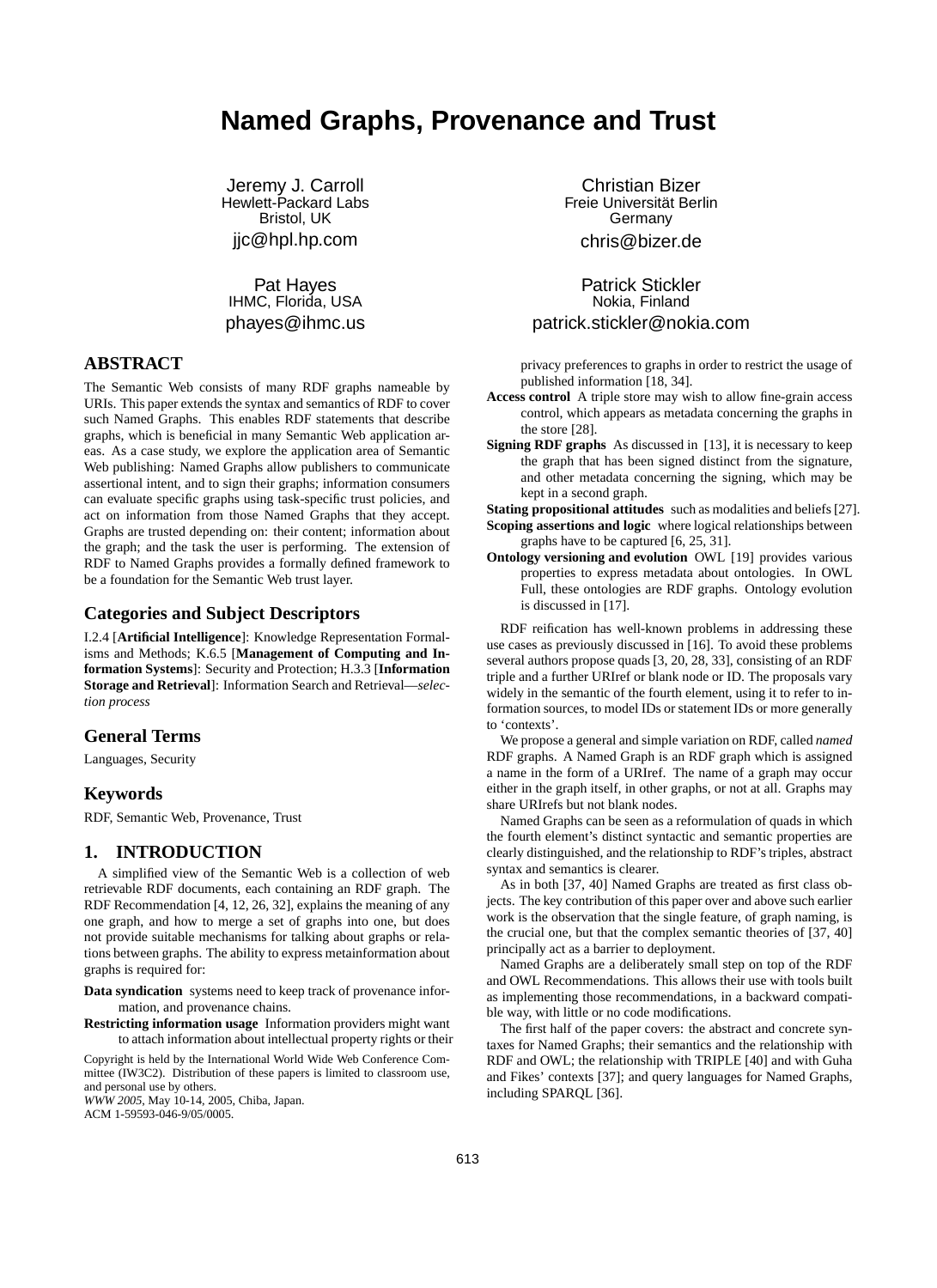The second half describes how Named Graphs can be used for Semantic Web publishing, looking in particular on provenance tracking and how it interacts with the choices consumers of Semantic Web information make about which information to trust. We provide a vocabulary for Semantic Web publishing with its formal semantics. The vocabulary includes support for digital signatures and addresses performative acts, such as asserting RDF.

## **2. ABSTRACT SYNTAX AND SEMANTICS**

RDF syntax is based on a mathematical abstraction: an RDF graph is defined as a set of triples. These graphs are stored in documents which can be retrieved from URIs on the Web. Often these URIs are also used as a name for the graph, for example with an owl:imports. To avoid confusion between these two usages we distinguish between Named Graphs and the RDF graph that the Named Graph encodes or represents. A Named Graph is an entity with two functions *name* and *rdfgraph* defined on it which determine respectively its name, which is a URI, and the RDF graph that it encodes or represents. These functions assign a unique name and RDF graph to each Named Graph, but Named Graphs may have other properties.

More formally, let  $U$  be the set of all URIreferences,  $B$  an infinite set of RDF blank nodes, and  $L$  the set of all legal RDF literals (all three sets as defined in [32]);  $U$ ,  $B$  and  $L$  are pairwise disjoint; let  $V = U \cup B \cup L$  be the set of *nodes*; then the set  $T = V \times U \times V$ is the set of all RDF triples.<sup>1</sup> The set of RDF graphs  $G$  is the power set of T. A Named Graph is a pair  $ng = (n, g)$  with n in U and g in G. We write  $name(ng) = n$  and  $rdfgraph(ng) = g$ . To enforce the blank node scoping rules ([26]) we make the global assumption that blank nodes cannot be shared between different Named Graphs, that is, if *ng* and *ng'* are different Named Graphs then the sets of blank nodes which occur in triples in *rdfgraph*(*ng*) and in *rdfgraph*(*ng'*) are disjoint.

All of the above definitions may be relativized to a particular set of URIrefs, or to a particular set of Named Graphs. Any set of Named Graphs can be thought of as a partial function from  $U$  into the power set of  $T$ .

#### **3. CONCRETE SYNTAXES**

A concrete syntax for Named Graphs has to exhibit the name, the graph and the association between them. We offer three concrete syntaxes: TriX and RDF/XML both based on XML; and TriG as a compact plain text format.

The TriX [16] serialization is an XML format which corresponds fairly directly with the abstract syntax, allowing the effective use of generic XML tools such as XSLT, XQuery, while providing syntax extensibility using XSLT. TriX is defined with a short DTD, and also an XML Schema.

In this paper we use TriG as a compact and readable alternative to TriX. TriG is a variation of Turtle [5] which extends that notation by using '{' and '}' to group triples into multiple graphs, and to precede each by the name of that graph. The following TriG document contains two graphs. The first graph contains information about itself. The second graph refers to the first one (namespace prefix definitions omitted).

```
:G1 { _:Monica ex:name "Monica Murphy" .
      _:Monica ex:email
         <mailto:monica@murphy.org> .
      :G1 pr:disallowedUsage pr:Marketing }
```

$$
\begin{array}{r}\n: G2 \{ : G1 \text{ ex} : \text{author} : \text{Chris} \, . \\
: G1 \text{ ex} : \text{date} \, "2003-09-03" \, ^* \text{xsd} : \text{date} \, \}\n\end{array}
$$

Named Graphs are backward compatible with RDF. A collection of RDF/XML [4] documents on the Web map naturally into the abstract syntax, by using the first xml:base declaration in the document or the URL from which an RDF/XML file is retrieved as a name for the graph given by the RDF/XML file. Using RDF/XML has disadvantages:

- The set of Named Graphs is in many documents rather than one.
- The known constraints and limitations of RDF/XML apply. For instance, it is not possible to serialize graphs with certain predicate URIs, nor is it possible to use literals as subjects.
- The URI at which an RDF/XML document is published is used for three different purposes: as a retrieval address, with an operational semantics; as a means of identifying the document; and as a means of identifying the graph described by the document. There is potential for confusion between these three uses.

None of these disadvantages is present in TriX and TriG. In balance, the major advantage of using RDF/XML is the deployed base, and current technology.

#### **4. THE SEMANTICS OF NAMED GRAPHS**

The semantics of graph naming are a simple semantic extension of the RDF(S) semantics: we will say that an RDF(S) interpretation I (as in [26]) *conforms* with a set of Named Graphs N when: For every Named Graph  $ng \in N$ ,  $name(ng)$  is in the vocabulary of I and  $I(name(ng)) = ng$  Note that the Named Graph itself, rather than the RDF graph it intuitively 'names', is the denotation of the name. We consider the RDF graph to be related to the Named Graph in a way analogous to that in which a class extension is related to a class in RDFS. This intensional (c.f. [26]) style of modelling allows for distinctions between several copies of a single RDF graph (with distinct names) and avoids pitfalls arising from accidental identification of similar Named Graphs.

The RDF documentation [32] defines a notion of graph equivalence, which treats two RDF graphs which differ only in the identity of their blank nodes as being the 'same' graph. We will make a similar assumption, ignoring the mathematical details of 'renaming' functions; in practice, this amounts to permitting RDF processors to freely re-name any blank node identifiers when required in order to maintain the no-sharing condition.

The intuitive meaning of a Named Graph  $G$  is the standard RDF meaning [26] of its associated RDF graph *rdfgraph*(G), which we will refer to as the *graph extension*. Any assertions in RDF about the graph structure of Named Graphs are understood to be referred to these graph extensions, just as the meanings of the RDFS class vocabulary are referred to relationships between the class extensions. As an example of this meaning, we can define two properties rdfg:subGraphOf and rdfg:equivalentGraph, with semantics defined as follows:

> $\langle f, q \rangle$  is in *IEXT*( $I(\text{rdfg:subGraphOf})$ ) iff  $rdfgraph(f)$  is a subset of  $rdfgraph(g)$

where the subset holds in a manner performing any necessary blank node renaming, as discussed above. Formally, the condition is that there is a renaming mapping m on the blank nodes of  $\eta$ *rdfgraph* $(f)$ such that the RDF graph  $m(rdfgraph(f))$  is a subset of  $rdfgraph(g)$ .

> $\langle f, g \rangle$  is in *IEXT*( $I(rdfg:equivalentGraph)$ ) iff  $\text{rdfgraph}(f) = \text{rdfgraph}(g)$

<sup>&</sup>lt;sup>1</sup>We have removed the legacy constraint that a literal cannot be the subject of a triple.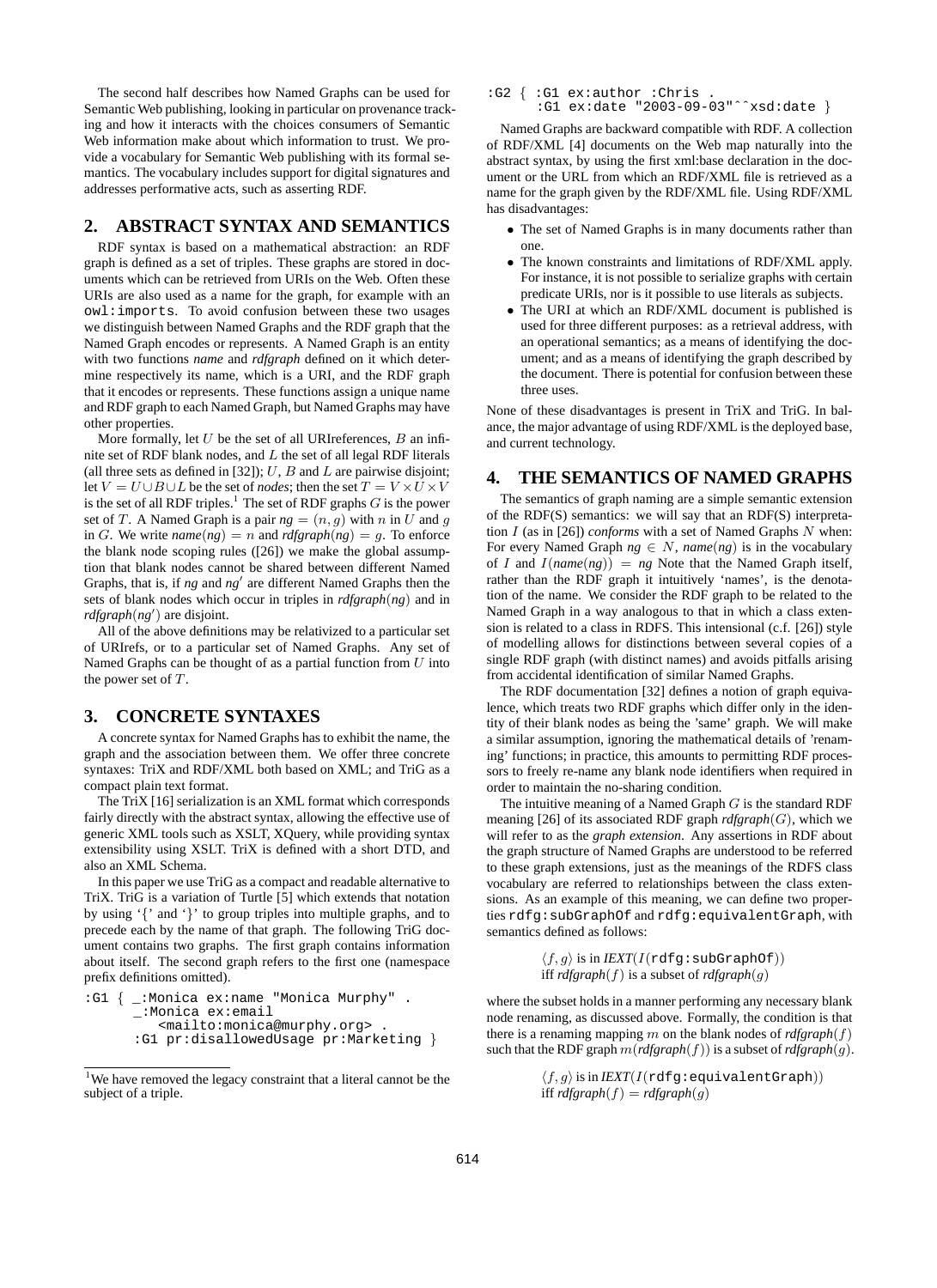where, again, identity is understood as renaming blank nodes as appropriate.

We consider three further issues of detail in the relation between Named Graphs and RDF and OWL: the open world assumption; RDF reification, and OWL imports.

### **4.1 The Open World Assumption**

Both RDF and OWL operate with the open world assumption. RDF Concepts [32] says:

RDF is an open-world framework that allows anyone to make statements about any resource. In general, it is not assumed that complete information about any resource is available.

#### The OWL Guide [41]:

OWL makes an open world assumption. That is, descriptions of resources are not confined to a single file or scope. While class  $C_1$  may be defined originally in ontology  $O_1$ , it can be extended in other ontologies.

As is clear from these quotations, openness here means that a description of a resource is considered to be open-ended. Actual web objects such as files and RDF graphs can however be identified and rigidly named, so that the name uniquely identifies the resource. Named Graphs utilize this ability to attach a name rigidly to a graph. Thus the mapping between names and graphs fixes the graph corresponding to a name in a rigid, non-extensible way. Two different Web documents asserting different graphs named by the same URI contradict one another. However, two different graphs with different names may make statements about the same resources. Thus the Named Graph framework facilitates the open world of the Semantic Web; not only can different people make different (hopefully complementary) statements about the same resource, but it is possible to keep these statements separate, and it is possible to combine them. The choice of which of these two is more appropriate is explicitly application specific.

Summarizing, if document  $A$  contains a graph  $g$  named  $u$  making statements about a resource  $r$ , a further document  $B$  that is consistent with A cannot use the name  $u$  for a different graph  $g'$ . However,  $B$  can contain a graph  $g'$  named  $u'$  making further statements about r. Thus the Named Graphs framework maintains the open-world framework of RDF, but treats graph naming as a form of rigid identification.

#### **4.2 RDF Reification**

A 'reified statement' [26] is a single RDF statement described and identified by a URIreference. Within the framework of this paper, it is natural to think of this as a Named Graph containing a single triple. With this convention, the subject of rdfg:subGraphOf can be a reified triple, and the property can be used to assert that a Named Graph contains a particular triple. This provides a useful connection with the traditional use of reification and a potential migration path. However, the semantics of a single triple graph differ from the (lack of) semantics offered to a reified statement by the RDF recommendation [26], better addressing traditional uses of reificiation such as providing metadata about triples and quoting.

## **4.3 OWL Imports**

OWL imports processing uses the URI object of an  $\text{owl} : \text{im}$ ports triple to locate an additional RDF/XML file to be included in an ontology, as in [35], with  $K$  a collection of RDF graphs:

 $K$  is imports closed iff for every triple in any element of K of the form  $x$  owl: imports  $u$ . then  $K$  contains a graph that is the result of the RDF processing

of the RDF/XML document, if any, accessible at  $u$  into an RDF graph.

Using the Named Graphs it is more natural to use the name of a graph as the object of owl:imports; so that the notion of imports closure is applied to a collection  $K$  of Named Graphs, and the definition is reworded as:

 $K$  is imports closed iff for every triple in any element of K of the form  $x$  owl: imports  $u$ . then  $K$  contains a graph that is named  $u$ .

The URI  $u$  still may act as a locator, used to retrieve an RDF/XML document that is parsed to give a graph named  $u$ . The retrieval is unnecessary if the graph is available through other means, e.g., a cache (like with Jena's OntDocumentManager), or a local copy, or as part of a TriX document. There is a consistency question: do two different copies of a Named Graph agree? This can perhaps be resolved by phrasing it as: does a copy of a Named Graph agree with the graph found by the retrieval action?

# **5. RELATED WORK**

Previous authors of research work addressing the semantics of a collection of documents on the Semantic Web have tended to have rich theories for addressing the relationship between multiple contexts.

# **5.1 TRIPLE**

}

TRIPLE [40] provides graphs named with resources, and a Horn clause language for defining inferences etc., e.g.

```
@dfki:documents {
   dfki:d_01_01 [
      dc:title \rightarrow "TRIPLE";
      dc:creator → "Michail Sintek";
      dc:creator → "Stefan Decker" ;
      ... ].
   \forall S, D search(S, D) \leftarrowD[dc:subject \rightarrow S].
```
By mixing up the data representation (i.e., the Named Graph), the implementation of core RDF and DAML-OIL semantics (through Horn rules) and application semantics (through further Horn rules), TRIPLE becomes, as they say a 'novel query and transformation language'. Horn rules are allowed to reference data from multiple models. In as much as TRIPLE could be seen as mandating a single approach to implementing RDF(S) and OWL semantics (Horn rules), this must be seen as a weakness. The ongoing work on query languages for the Semantic Web indicates that other developers are more confortable with a specification that does not presuppose a Horn implementation, but permits different developers to implement in different ways. Named Graphs can be seen as taking one aspect of this language, noting that it is particular useful, and not addressed by the Semantic Web recommendations, and pursuing that.

## **5.2 Contexts in RDF**

Guha and Fikes [37] provide contexts, aggregate contexts, lifting rules, selective importing, preference rules, etc. They modify the RDF model theory to have additional context parameters both in the abstract syntax being interpreted and in the universe of interpretation. They interpret sets of graphs, rather than an individual graph. Unfortunately this step is sufficiently large to require significant new effort for implementors of RDF and OWL inference systems.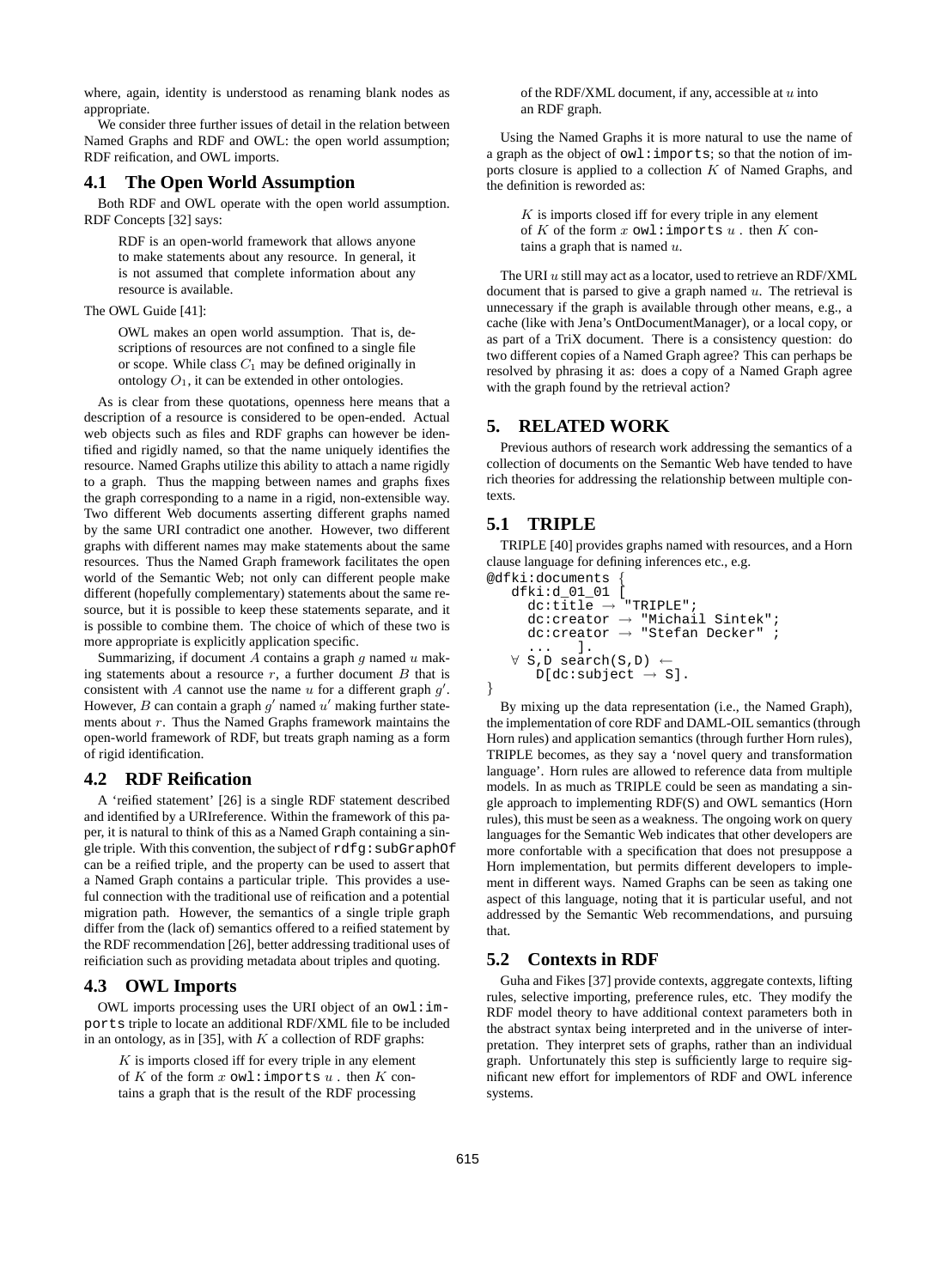Their approach shares with ours the style of expressing some of the richer semantic constraints as extensions which constrain interpretations of certain new vocabulary (for them, e.g., importsFrom, for us e.g. signature).

A significant difference is the approach to aggregation. For Guha and Fikes certain contexts are aggregate contexts, which use lifting rules, possibly simple imports, possibly complex non-monotonic rules, to combine RDF data from multiple sources. They have some universal restrictions built into the built into the model theory, for example, lifting rules must be defined within their target aggregate context. For us, aggregation is only ever a monotonic merging operation, but the choice of what to aggregate is seen as a pragmatic application level decision.

We find their approach to be overly complex. Feigenbaum [22] suggests that for Semantic Web research that the "Path of maximal return is more knowledge not more logic". Unlike Guha and Fikes we do not propose complex logic for contexts, merely the minimum step needed to record knowledge about provenance and other aspects of graphs needed for applications which need to address problems of trust. Using knowledge recorded with Named Graphs, applications will be able to use heuristics appropriate to them, to select the graphs they wish to trust for specific purposes.

The simple approach that we take permits substantially quicker deployment of applications that need to take provenance information into account, uses the flexibility and expressiveness of RDF, and is, we believe, fully adequate for Semantic Web applications in the near future. Web technology, designed to be deployed on a World Wide scale, needs to put a high value on simplicity, and on incremental steps. This ensures enough development effort can be made, in a number of systems, with different implementation strategies, to support the widespread deployment needed for a Web. The first steps of the Semantic Web are completed: systems implementing the RDF and OWL recommendations are deployed. Knowledge is published on the Semantic Web in these formats. To be effective, proposals for new Semantic Web features must build on these foundations, and must be parsimonious in the additional implementation effort required. A key feature of Named Graphs, lacking in TRIPLE or Guha's contexts work, is parsimony.

## **5.3 RDF Dataset and SPARQL**

A more recent development of the work in this paper is the RDF Dataset used in recent drafts of the SPARQL query language, defined in [36] as:

An RDF dataset is a set =  $\{G, (u_1, G_1), (u_2, G_2),\}$ ... $(u_n, G_n)$ } where G and each  $G_i$  are graphs, and each  $u_i$  is a URI. Each  $u_i$  is distinct.  $G$  is a called the background graph.  $G_i$  are named

graphs.

The main innovation over our work is the addition of the background graph. This provides backward compatibility with RDF without Named Graphs, and allows the Named Graphs functionality of SPARQL to be optional. Within the Named Graph framework presented here, the background graph of SPARQL could be implemented by using a distinguished name.

The addition of the background graph to a collection of Named Graphs may have the side effect of reintroducing some of the difficulties that Named Graphs address. For example, merging both background graphs and Named Graphs from different repositories, while maintaining provenance information, may prove difficult.

## **6. QUERY LANGUAGES**

There are two current query languages for Named Graphs: RDFQ and TriQL.

RDFQ [42] uses an RDF vocabulary to structure queries. Queries can be constrained to Named Graphs matching one or more graph templates.

The following RDFQ query (serialized using Turtle [5]) identifies people having email addresses, selecting and extracting the person identifier and email address value pairs; furthermore, the query is restricted to statements occurring in graphs asserted by Chris after January 31, 2003:

```
[:select ("person" "email");
 :graph [ex:author doc:Chris;
          ex:date
     [:gt "2003-01-31"ˆˆxsd:date]];
 :target [:id "person";
           ex:email [:id "email"]]].
```
TriQL [8] is a graph patterns based query language inspired by RDQL [39]. A graph pattern consists of a set of triple patterns and an optional graph name.

The following TriQL query has similar intent.

```
SELECT ?person ?email<br>WHERE ?graph ( ?pers
        ?graph ( ?person ex:email ?email )
          ?graph ex:author doc:Chris .
          ?graph ex:date ?date )
AND ?date > "2003-01-31"ˆˆxsd:date
```
The example query uses two graph patterns. The variable ?graph is bound to the names of all graphs that contain information about email addresses. The second pattern restricts ?graph to graphs fulfilling both triple patterns.

The W3C is developing a new RDF query language SPARQL [36], which will also allow querying across multiple Named Graphs. RDFQ and TriQL predate SPARQL and we expect that SPARQL will supersede both languages once it has become a final W3C recommendation.

### **7. IMPLEMENTATIONS**

Because Named Graphs are only a small addition on top of the Semantic Web recommendations it is easy to implement them using existing Semantic Web tools.

#### **7.1 NG4J**

One of these extensions is NG4J [10] which builds on the Jena Semantic Web toolkit [15]. NG4J provides developers with an API for manipulating sets of Named Graphs. It implements the TriX and the TriG syntax and the TriQL query language. A set of Named Graphs can also be viewed and manipulated as a provenance-enabled Jena model, allowing applications to track the origin of statements. By retrofitting Jena with an extended abstract syntax while staying compartible with the existing Jena API, NG4J aims at providing an migration path for existing applications based on Jena.

#### **7.2 Jena MultiModel**

One application which uses Named Graphs is a faceted browser [38], http://www.swed.org.uk/. This harvests RDF graphs from potentially many sites, and stores them in a MultiModel object which embodies the Named Graph abstraction on top of Jena's Model class [15], which implements the RDF abstract syntax [32]. The source of any triple can be used during the faceted browse for visual styling of that part of the data. The end-user can apply varying levels of trust to different information presented on a single page. The style indicates the different authors, who can be treated with varying levels of caution.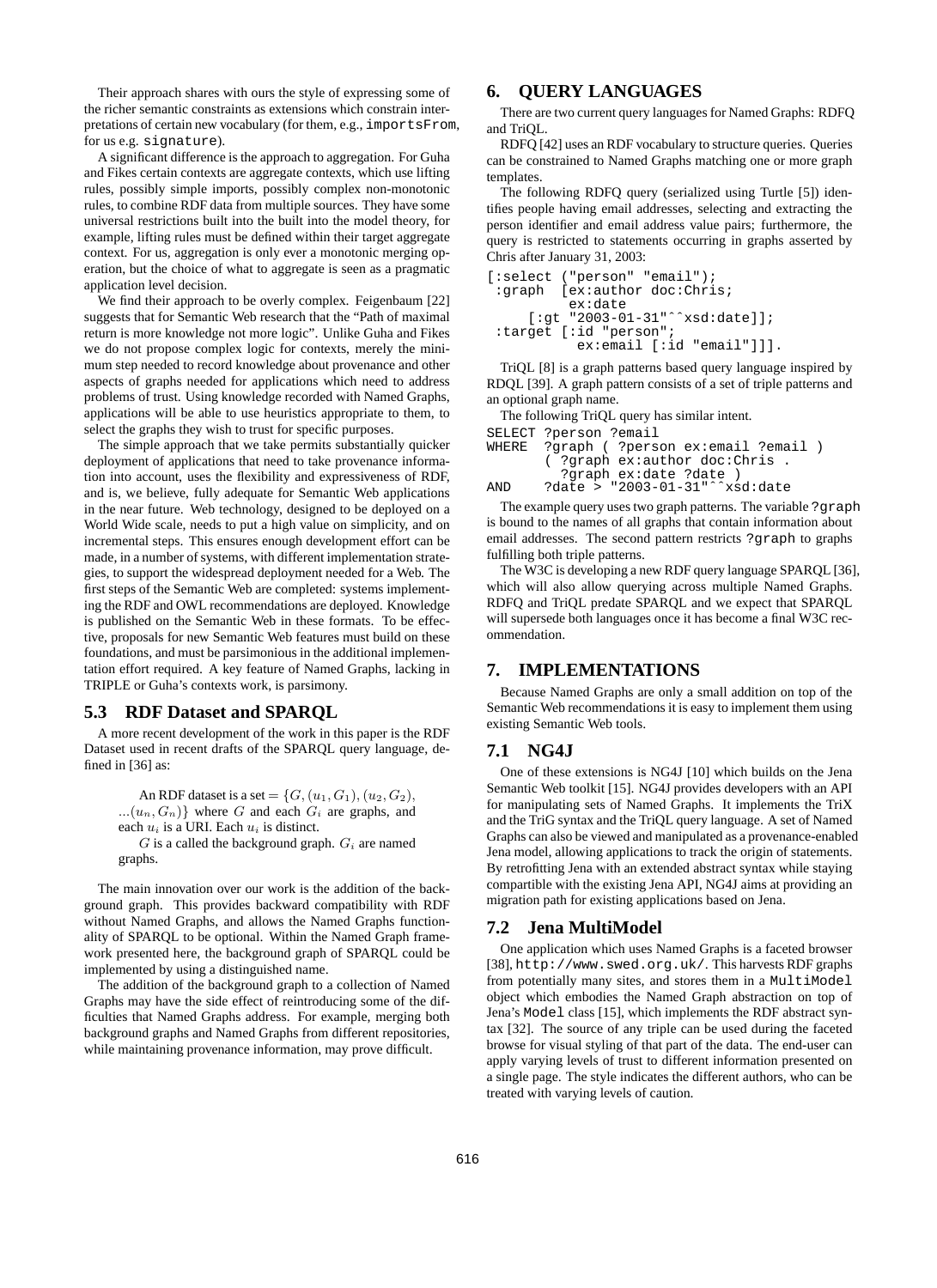# **8. SEMANTIC WEB PUBLISHING**

One application area for Named Graphs is publishing information on the Semantic Web. This scenario implies two basic roles embodied by humans or their agents: Information providers and information consumers. Information providers publish information together with meta-information about its intended assertional status. Additionally, they might publish background information about themselves, e.g., their role in the application area. They may also decide to digitally sign the published information. Information providers have different levels of knowledge, and different intentions and different views of the world. Thus seen from the perspective of an information consumer, published graphs are claims by the information providers, rather than facts. An information consumer may accept some of these claims and reject others. We represent these choices by introducing the concept of the information consumer *accepting* Named Graphs.

Different tasks require different levels of trust. Thus information consumers will use different trust policies to decide which graphs should be accepted and used within the specific application. These trust policies depend on the application area, the subjective preferences and past experiences of the information consumer and the trust relevant information available. A naive information consumer might for example decide to trust all graphs which have been explicitly asserted. This trust policy will achieve a high recall rate but is easily undermineable by information providers publishing false information. A more cautious consumer might require graphs to be signed and the signers to be known, for example, through a Webof-Trust mechanism. This policy is harder to undermine, but also likely to exclude relevant information, published by unknown information providers.

#### **8.1 Accepting Graphs**

Thus, a set of Named Graphs N has not been given a single formal meaning. Instead, the formal meaning depends on an additional set  $A \subset \text{domain}(N)$ . A identifies some of the graphs in the set as *accepted*. Thus there are  $2^{|domain(N)|}$  different formal meanings associated with a set of Named Graphs, depending on the choice of A. The meaning of a set of accepted Named Graphs  $\langle A, \mathbf{N} \rangle$  is given by taking the graph merge  $\bigcup_{a \in A} N(a)$ , and then interpreting that graph with the RDF semantics [26], subject to the additional constraint that all interpretations  $I$  conform with  $N$ . Named Graphs can be used with any of the various levels of semantic theories for RDF: simple, RDF, RDFS or datatyped interpretations from [26], or OWL Full interpretations from [35]. It is a deliberate choice to work in this way with the deployed Semantic Web Recommendations, rather than inventing a new semantics with special features, perhaps from modal logic, to reflect potential conflict between different graphs on the Semantic Web.

The choice of A reflects that the individual graphs in the set may have been provided by different people, and that the information consumers who use the Named Graphs make different choices as to which graphs to believe. Thus we do not provide one correct way to determine the 'correct' choice of A, but provide a vocabulary for information providers to express their intentions, and suggest techniques with which information consumers might come to their own choice of which graphs to accept. Issues as to how to resolve conflicts between different graphs, and how to determine A, are seen as pragmatic issues, to be dealt with by application developers, rather than logical issues to be dealt with by formal semantics. A motivation is that different applications will have different tolerances to errors, inconsistencies and variability between the data, and a unified formal approach is likely to be overkill for some, yet may miss key features required by another (e.g., some more formal approaches to context [37, 40, 23] fail to address digital signatures, vital for financially sensitive applications).

## **8.2 Authorities, Authorization and Warrants**

Information providers using RDF do not have any explicit way to express any intention concerning the truth-value of the information described in a graph; RDF does not provide for the expression of *propositional attitudes*, such as asserting, denying, commenting on, or otherwise expressing an opinion about the content of a graph. Information consumers may require this, however. Note that this is in addition to trust policies, and may be required in order to put such policies into operation. For example, a simple policy could be: believe anything asserted by a trusted source. In order to apply this, it is necessary to have a clear record of what is *asserted* by the source. Not all information provided by a source need be asserted by that source. We propose here a vocabulary and a set of concepts designed to enable the uniform expression of such propositional attitudes using named graphs.

We take three basic ideas as primitive: that of an *authority*, a relationship of *authorizing*, and a *warrant*. An authority is a 'legal person'; that is, any legal or social entity which can perform acts and undertake obligations. Examples include adult humans, corporations and governments. The 'authorizing' relationship holds between an authority or authorities and a Named Graph, and means that the authority in some sense commits itself to the content expressed in the graph. Whether or not this relationship in fact holds may depend on many factors and may be detected in several ways (such as the Named Graph being published or digitally signed by the authority). Finally, a warrant is a resource which records a particular propositional stance or intention of an authority towards a graph. A warrant asserts (or denies or quotes) a Named Graph and is authorized by an authority. One can think of warrants as a way of reducing the multitude of possible relationships between authorities and graphs to a single one of authorization, and also as a way of separating questions of propositional attitude from issues of checking and recording authorizations. The separation of authority from intention also allows a single warrant to refer to several graphs, and for a warrant to record other properties such as publication or expiry date.

To describe the two aspects of a warrant we require vocabulary items: a property swp:authority (where swp: is a namespace for Semantic Web publishing) relating warrants to authorities, and another to describe the attitude of the authority to the graph being represented by the warrant. We will consider two such intentions expressed by the properties swp:assertedBy and swp:quotedBy. These take a named graph as a subject and a swp:Warrant as object; swp:authority takes a warrant as a subject and a swp:Authority as an object. Each warrant must have a unique authority, so swp:authority is an OWL functional property. Intuitively, swp:assertedBy means that the warrant records an endorsement or assertion that the graph is true, while swp:quotedBy means that the graph is being presented without any comment being made on its truth. This latter is particularly useful when republishing graphs as part of a syndication process, the original publisher may assert a news article, but the syndicator, acting as a common carrier, merely provides the graph as they found it, without making any commitment as to its truth. Warrants may also be signed, and the property swp:signatureMethod can be used to identify the signature technique.

# **8.3 Warrant Descriptions as Performatives**

A warrant, as described above, is a social act. However, it is often useful to embody social acts with some record; for example a con-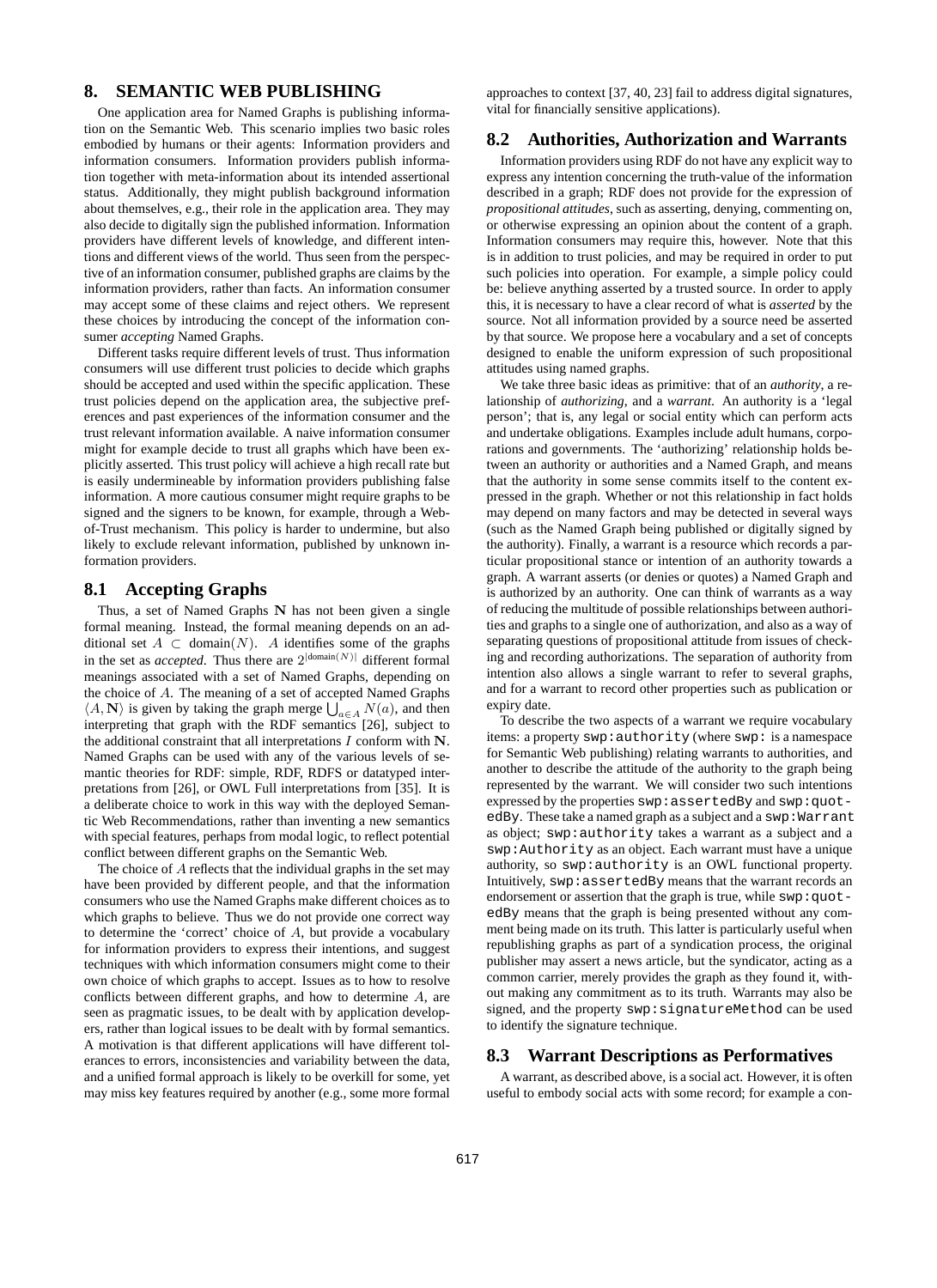

**Figure 1: The Semantic Web Publishing Vocabulary**

tract (which is a social act) may be embodied in a document, which is identified with that act, and is often signed. In this section, we introduce the notion of a *warrant graph*, which is a Named Graph describing a warrant, that is identified with the social act. Thus, this is a resource which is both a swp:Warrant and an rdfg:Graph. Consider a graph containing a description of a warrant of another Named Graph, such as:

{ :G2 swp:assertedBy \_:w . \_:w rdf:type swp:Warrant<sup>2</sup> . \_:w swp:authority \_:a . \_:a rdf:type swp:Authority . \_:a foaf:mbox <mailto:chris@bizer.de> }

The graph is true when there is a genuine warrant; but so far we have no way to know whether this is in fact the case. A slight modification identifies the graph with the warrant itself:

```
:G1 { :G2 swp:assertedBy :G1 .<br>:G1 swp:authority :a .
       :G1 swp:authority_:a foaf:mbox <mailto:chris@bizer.de> }
```
Suppose further that such a *warrant graph* is, in fact, authorized by the authority it describes - in this case, by Chris Bizer, the owner of the mailbox: this might be established for example by being published on Chris' website, or by being digitally signed by him, or in some other way, but all that we require here is that it is in fact true. Under these circumstances, the warrant graph has the intuitive force of a first-person statement to the effect "I assert :G2" made by Chris.

In natural language, the utterance of such a self-describing act is called a *performative*; that is, an act which is performed by saying that one is doing it. Other examples of performatives include promising, naming and, in some cultures, marrying [2]. The key point about performatives are that while they are descriptions of themselves, they are not only descriptions: rather, the act of uttering the performative is understood to be the act that it describes. Our central proposal for how to express propositional attitudes on the Web is to treat a warrant graph as a record of a performative act, in just this way. $3$  With this convention, Chris can assert the graph :G2 by authorizing the warrant graph shown above, for by doing so he creates a warrant: the warrant graph becomes the (selfdescribing) warrant of the assertion of :G2 by Chris. In order for others to detect and confirm the truth of this warrant requires some way to check or confirm the relationship of authorization, of course: but the qualification of the warrant graph as a warrant depends only on the relationship holding.

A graph describing a warrant is not required to be self-describing in order to be true (it may be true by virtue of some other warrant) and a warrant graph may not in fact be a performative warrant (if it is not authorized by the authority it claims). In the latter case the graph must be false, so self-describing warrant graphs whose authorization cannot be checked should be treated with caution. The warrant graph may itself be the graph asserted. Any Named Graph which has a warrant graph as a subgraph and is appropriately authorized satisfies the conditions for being a performative warrant of itself. For example:

```
:G2 { :Monica ex:name "Monica Murphy" .
      :G2 swp:assertedBy :G2 .
      :G2 swp:authority _:a .
      _:a foaf:mbox
      <mailto:patrick.stickler@nokia.com> . }
```
when authorized by Patrick Stickler, becomes a performative warrant for its own assertion, as well as being warranted by the earlier example. As this example indicates, a Named Graph may have a number of independent warrants.

## **8.4 Publishing with Signatures**

Information providers may decide to digitally sign graphs, when they wish to allow information consumers to have greater confidence in the information published. For instance, if Patrick has an X.509 certificate [30], he can sign two graphs in this way:

```
:G1 { :Monica ex:name "Monica Murphy" .
      :G1 swp:assertedBy _:w1 .
      _:w1 swp:authority _:a .
      _:a foaf:mbox
         <mailto:chris@bizer.de> }
:G2 { :G1 swp:quotedBy :G2 .
      :G1 swp:digestMethod
          swp:JjcRdfC14N-sha1 .
      :G1 swp:digest
          "..."ˆˆxsd:base64Binary .
      :G2 swp:assertedBy :G2 .
      :G2 swp:signatureMethod
          swp:JjcRdfC14N-rsa-sha1 .
      :G2 swp:signature
          "..."ˆˆxsd:base64Binary .
      :G2 swp:authority _:s .
      _:s foaf:mbox
      <mailto:patrick.stickler@nokia.com> .
      _:s swp:certificate
          "..."ˆˆxsd:base64Binary }
```
Note that :G2 is a warrant graph. The swp:signature gives a binary signature of the graph related to the warrant<sup>4</sup>. The canonicalization algorithms and the signature method which have been used to calculate the signature are indicated by the value of the swp:signatureMethod property. SWP uses a similar mechanism as XML-Signature [21] for signing several resources using a single signature: Including the graph digest of :G1 into :G2 and signing : G2 afterwards also asures the integrity of : G1.

The information publisher indicates the methods used for forming digests and signatures. We require the methods to be identified by literal URIs, which can be dereferenced on the Web to retrieve a document, describing the method in detail. The signature method swp:JjcRdfC14N-rsa-sha1, for example, specifies a variation of the graph canonicalization algorithms provided in [13], and chooses one of the digest/signature method combinations defined by by XML-Signature [21]. Rather than make a set of decisions about digest and signature methods, SWP provides terms for describing the chosen combination.

The publisher may choose to sign graphs to ensure that the max-

<sup>&</sup>lt;sup>2</sup>The type triples are implied by domain and range constraints and can be omitted.

<sup>&</sup>lt;sup>3</sup>The Bank of England uses this technique, by having each twenty pound note bear the text: "I promise to pay the bearer on demand the sum of twenty pounds."

<sup>4</sup> It is necessary to exclude the last swp:signature triple, from the graph before signing it: this step needs to be included in the method.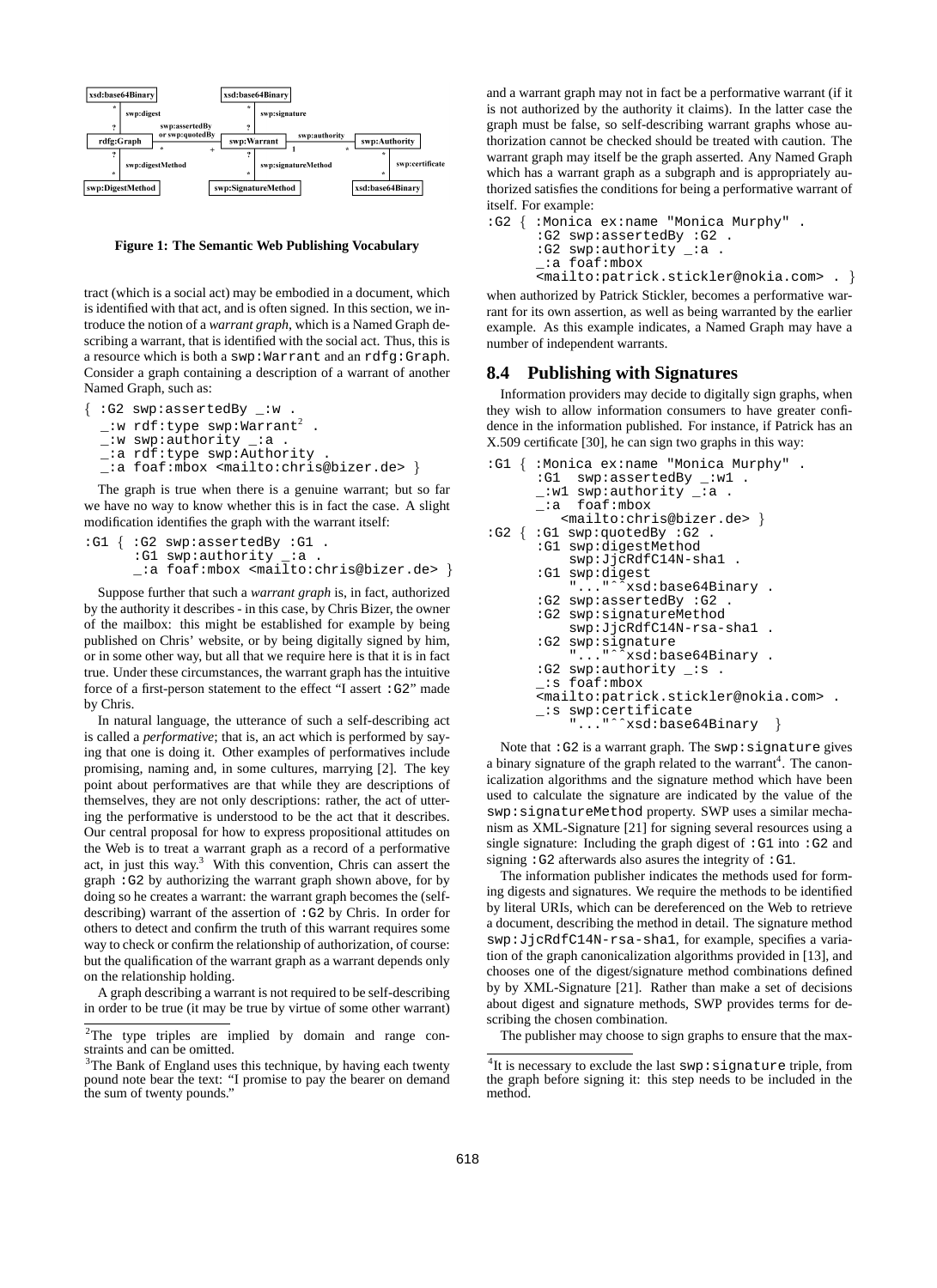imum number of Semantic Web agents believe them and act on the publication. Using signatures does not modify the theoretical semantics of assertion, which is boolean; but it will modify the operational semantics, in that without signatures, any assertions made, will only be acted on by the more trusting Semantic Web information consumers, who do not need verifiable information concerning who is making them.

The formal semantics of the Semantic Web publishing vocabulary are described in Section 9.

#### **8.5 The Information Consumer**

The information consumer needs to decide which graphs to accept. This decision may depend on information concerning who said what, and whether it is possible to verify such information. It may also depend on the content of what has been said. We consider the use case in which an information consumer has read a set of Named Graphs off the Web. In terms of the semantics of Named Graphs (Section 8.1), the information consumer needs to determine the set A. Information about the graphs may be embedded within the set of Named Graphs, hence most plausible trust policies require that we are able to provisionally understand the Named Graphs in order to determine, from their content, whether or not we wish to accept them. This is similar to reading a book, and believing it either because it says things you already believe, or because the author is someone you believe to be an authority: either of these steps require reading at least some of the book.

The trust policy an information consumer chooses for determining his set of accepted graphs depends on the application area, his subjective preferences and past experiences and the trust relevant information available. Trust policies can be based on the following types of information [11]:

- **First-hand information** published by the actual information provider together with a graph, e.g., information about the intended assertional status of the graph or about the role of the information provider in the application domain. Example policies using the information provider's role are: "Prefer product descriptions published by the manufacturer over descriptions published by a vendor" or "Distrust everything a vendor says about its competitor."
- **Information published by third parties** about the graph (e.g., further assertions) or about the information provider (e.g., ratings about his trustworthiness within a specific application domain). Most trust architectures proposed for the Semantic Web fall into this category [1, 7, 24]. These approaches assume explicit and domain-specific trust ratings. Providing such ratings and keeping them up-to-date puts an unrealistically heavy burden on information consumers in many application domains.
- **The content of a graph** together with rules, axioms and related content from graphs published by other information providers. Example policies following this approach are "Believe information which has been stated by at least 5 independent sources." or "Distrust product prices that are more than 50% below the average price."
- **Information created in the information gathering process** like the retrieval date and retrieval URL of a graph or whether a warrant attached to a graph is verifiable or not.

Example trust policies are found in [9, 11].

We sketch an algorithm that allows the agent to implement a trust policy of trusting any RDF that is explicitly asserted. This is intended to be illustrative, in the sense that different agents should have different trust policies, and these will need different algorithms. More cautious variation may require perforative assertions or digital signatures.

The agent has an RDF knowledge base,  $K$ , which may or may not be initially populated. The agent is presented with a set of Named Graphs N, and augments the knowledge base with some of those graphs (determining the set A of accepted graphs).

- 1. Set  $A := \phi$
- 2. Non-deterministically choose  $n \in \text{domain}(N) A$ , if no choices remain terminate.
- 3. Set  $K' := K \cup N(n)$ , provisionally assuming  $N(n)$ .
- 4. If  $K'$  entails: n swp:assertedBy \_:w . then set  $K := K'$  and  $A := A \cup \{n\}$ , otherwise backtrack to  $2<sub>1</sub>$
- 5. Repeat from 2.

If initially  $K$  is empty, then the first graph added to  $K$  will be one that includes its own assertion, by an arbitrary warrant and authority. All such graphs will be added to  $K$ , as will any that are asserted as a consequence of the resulting  $K$ . The algorithm is equivalent to one that seeks to accept a graph by finding a statement of its assertion either within itself, or within some other accepted graph, or the initial knowledge base. The algorithm is sound with respect to the goal of only adding graphs that are explicitly asserted, as verified by step 4. However, it is incomplete against the same criterion, since two graphs each of which explicitly assert the other, would satisfy the criterion if both were accepted, but the algorithm misses that. We see the self-asserting performative warrant as the basic communicative act, and more sophisticated phrasings (such as the mutually asserting graphs), are less likely to be understood.

At step 4,  $\therefore$  is unconstrained, reflecting the simple policy of trust everybody. A slightly more sophisticated query could implement a policy that, for example, only trusted a set of named individuals, or require that any self-asserting graph actually be a warrant graph.

This algorithm does not take consistency into account. As we merge internally consistent graphs in step 3 we may introduce inconsistencies that occur between the graphs. In some cases, it may not be possible to even detect this, for example in OWL Full which has an undecidable theory. For a semantics with a complete and terminating consistency checker [14] (such as for OWL Lite), inconsistency could be detected immediately. We do not propose any particular response to inconsistency. Some applications, such as the faceted browser of [38], may not care, whereas others, may wish to use inconsistency to reject some of the graphs, in favour of a maximal consistent subset. Mechanisms such as those used in truth maintenance systems would be useful for these applications.

#### *8.5.1 Using a Public Key Infrastructure*

The trust algorithm above would believe fraudulent claims of assertion. That is, any of the Named Graphs may suggest that anyone asserted any of the graphs, whether or not that is true, and the above algorithm has no means of detecting that.

We have described how a publisher can sign their graphs and include such signatures in the published graphs. We will continue to explore the X.509 certified case; in general the PGP [44] case is similar, and the approach taken does not assume a particular PKI.

The earlier example can be checked by modifying the query in step 4 to be:

```
SELECT ?certificate ?method ?sign<br>WHERE ( ?wl swp:assertedBy ?wl .
         ?w1 swp:assertedBy ?w1 .
         ?w1 swp:authority ?s .
         ?w1 swp:signatureMethod ?method .
          ?w1 swp:signature ?sign )
       ( ?s swp:certificate ?certificate )
```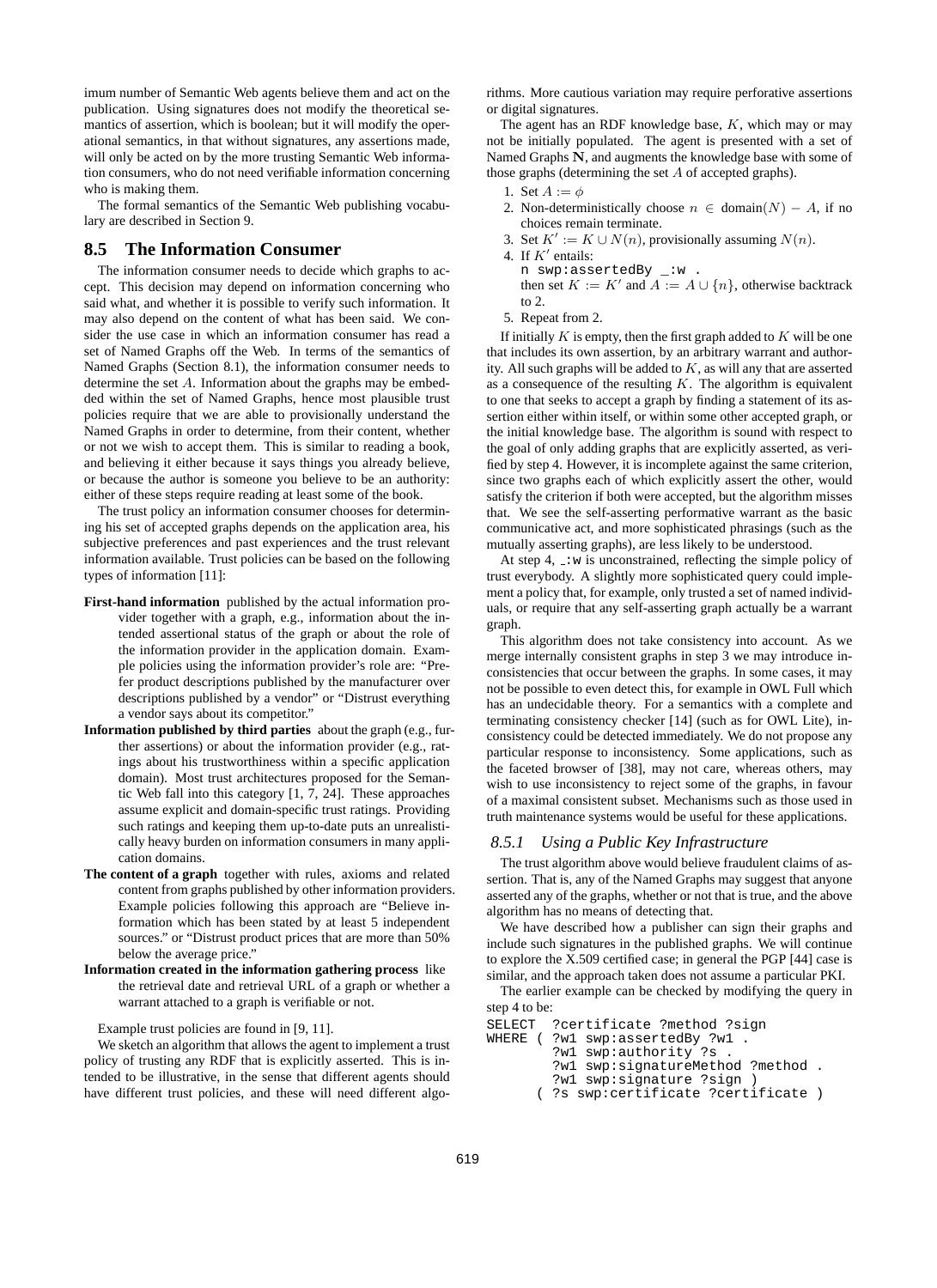where this is understood as being over the interpretation of the graph, rather than as a syntactic query over the graph. The signatures must be verified following the given method. If this verification fails then the graph is false and can be rejected. If the verification succeeds then the certification chain should be considered by the information consumer. If the agent trusts anyone in the certificate chain<sup>5</sup>, then the graph is accepted, otherwise not. More sophisticated algorithms would consider whether the person asserting the graph, who has now been verified, is in the group of persons which the information consumer trusts on the topic the graph discusses.

A graph may have more than one warrant. If any warrant contains an incorrect signature, then the warrant is simply wrong, and indicates data or algorithmic corruption. A graph containing such a warrant (but not necessarily the named graph misasserted) should be rejected. The choice of which warrant to check is nondeterminismic and hence should consider any valid warrant whose certification chain is trusted.

# **9. FORMAL SEMANTICS OF PUBLISHING AND SIGNING**

This section provides an extension of RDF semantics [26] which: allows persons to be members of the domain of discourse; allows interpretations to be constrained by the identifying information in a digital certificate; allows the swp:assertedBy triple to have a *performative* semantics; and makes swp:signature triples true or false depending on whether the signature is valid or not. Together these extensions underpin the publishing framework of the previous section.

#### **9.1 Persons in the Domain of Discourse**

The two frameworks of digital signatures we have considered both tie a certificate to a legal person (e.g., a human or a company), or similar. In X.509, a certificate includes a distinguished name [29, 43], which is chosen to adequately identify a legal person, and is verified as accurate by the certification authority. In PGP, a certificate contains unspecified identifying information, "such as his or her name, user ID, photograph, and so on" [44]; this is usually an e-mail address.

The class extension of swp:Authority is constrained to be a set  $P$  of legal persons and software agents acting on behalf of legal persons. Thus, our formal semantics requires the universe of discourse to contain such persons as resources. Such a requirement goes beyond the usual 'logical' bounds of model-theoretic semantics. We expect that Web languages will further extend their semantics into the real world of agents, acts and things as they become applied in real-world applications. This first step is, in itself, not very interesting since we have not constrained which person in the real world corresponds to which URIref or blank node in the graph.

The second step is to constrain the property extension of  $\sup$  : – certificate to  $\{(p, c)|p \in P, c \text{ a sequence of binary octets,}\}$ with c being an X.509 or PGP certificate for  $p$ . The binary octets can be represented in a graph using xsd:base64Binary. The interpretation of these sequences as X.509 is specified in [30], which gives a distinguished name from RFC 2253 [43], which identifies a person. If  $c$  gives a PGP certificate then given the potential vagueness of the identifying information we allow all pairs of in which the person matches the identifying information. For example, if the

identifying information is only a GIF image, then all people who look like that image are paired with the certificate.<sup>6</sup>

This definition does *not* depend on whether or not the certificate is trusted. If the graph containing the swp:certificate triple is accepted, using mechanisms such as those discussed in Section 8.5, then the triple's meaning is as above. The certificate chain in the certificate is only checked when deciding which graphs to accept.

#### **9.2 Performative warrants**

A formal model-theoretic semantics specifies truth conditions. To fully capture the meaning of a performative, however, we need to go beyond truth-conditions, since the very same form of words may be true whoever uses them, but will only count as a performative if used by the authority it mentions. For example "Patrick promises..." uttered by Patrick is a promise - a performative act - but uttered by Christian is merely a description of the act; yet it may well still be true, and for the same reasons. We will deal with this by considering a warrant graph to be a 'genuine' warrant just when it describes its authority accurately, and to be true in any interpretation under which a genuine warrant actually exists.

The relationship of authorizing, and sets of authorities and warrants (from Section 8.2), are taken as primitive, and we will identify them, respectively, with the property extension of swp:authority and the class extensions of swp: Authority and swp: Warrant. All the remaining semantic conditions are defined in terms of these, so their correctness in any application depends on that of the interpretation of swp:authority together with its range and domain. Thus a triple

ex:a swp:authority ex:b .

is true in I just when  $I(ex : a)$  is a warrant which is authorized by  $I(ex:b).$ 

The performative role of a properly authorized warrant graph can then be described by simply declaring that any Named Graph *ng* containing a triple

```
name(ng) swp:authority bbb .
```
*is* a warrant. Then any interpretation I of *rdfgraph*(*ng*) (conforming to the naming of *ng*) under which *ng* is authorized by I(*bbb*) makes this triple true, and hence requires *ng* to be in *ICEXT*(I(swp:Warrant)): call this an *authorizing interpretation* of the Named Graph. Fixing the referent of the object of such a triple to be an authorizing authority thus means that the graph can be satisfied only by authorizing interpretations under which the Named Graph is a warrant.

The self-realizing quality of performatives is extended to the triples which express propositional attitudes by making these trivially self-fulfilling when they occur under the right conditions, in an authorized warrant graph. For example if *ng* is a warrant graph which contains a triple

aaa swp:assertedBy bbb .

where  $I(bbb) = ng$ , then if I is an authorizing interpretation of  $ng$ , then  $I$  must satisfy that triple; similarly for  $\text{swp}:$  quotedBy and indeed for any other property expressing a propositional attitude of an authority towards a graph.

Note that this does not imply that a Named Graph is *true* in an authorizing interpretation of a warrant which asserts it. The fact of an authority asserting a graph can be true independently of the actual truth of the graph. However, the attitude expressed can be utilized by trust policies. It may be appropriate to treat graphs asserted by trusted authorities as being true, but not to extend this to

<sup>&</sup>lt;sup>5</sup>For PGP, the specific method of determining whether the certificate is trusted is different.

<sup>6</sup>This shows why it is unwise to only provide an image in your PGP certificate.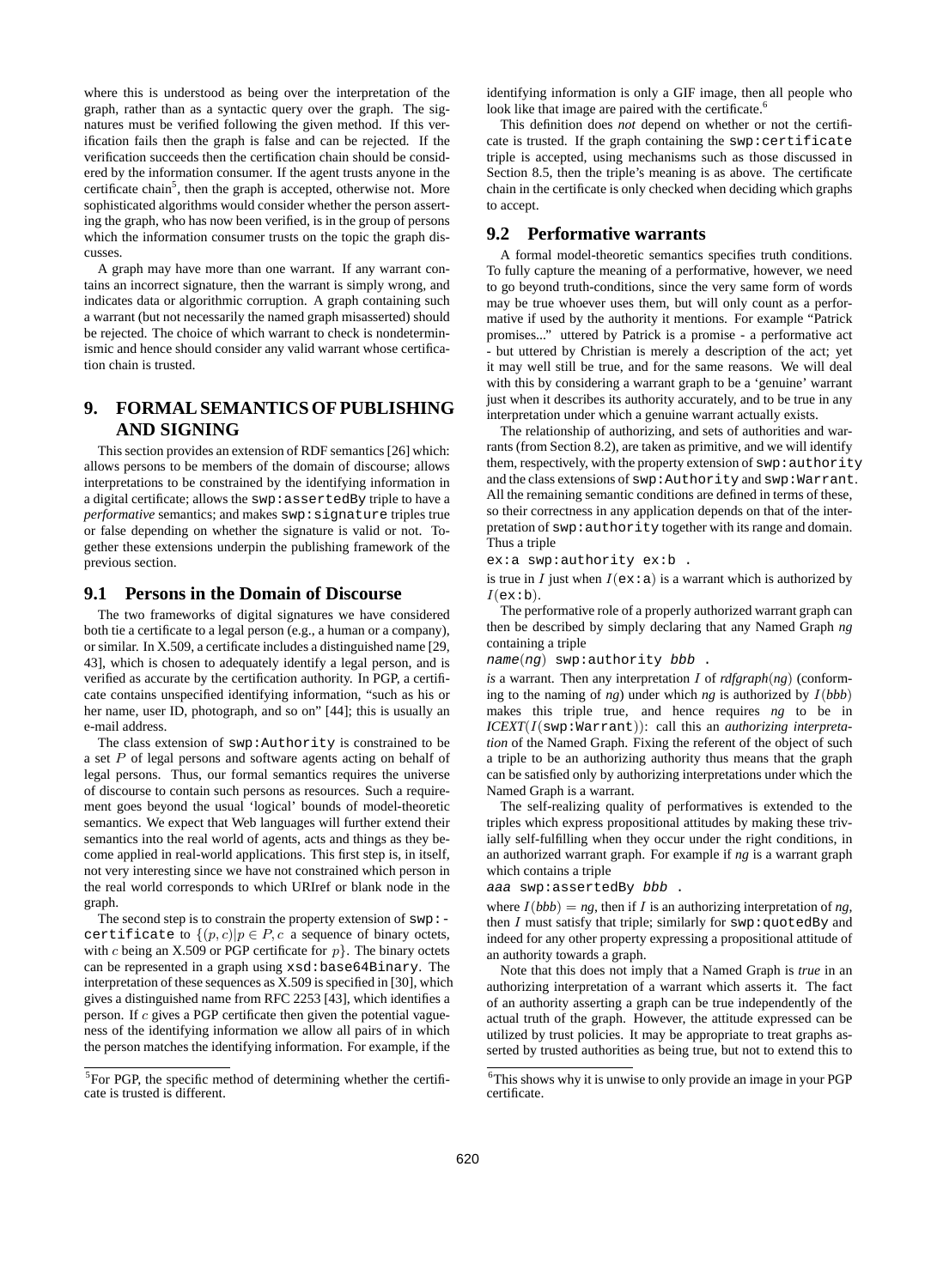graphs quoted by trusted authorities. One could express this trust policy by a semantic rule to the effect that if  $I$  satisfies aaa swp:assertedBy bbb .

bbb swp:authority ccc.

and I(*ccc*) is trusted, then I satisfies *rdfgraph*(I(*aaa*)).

The algorithm for choosing which graphs to accept, presented in Section 8.5, interacts with this performative semantics, by essentially assuming that a graph has been asserted, and then verifying that in that case the performative is true.

Using rdfs:subPropertyOf or owl:equivalentProperty to introduce aliases of swp:assertedBy may be misleading and should be avoided. Information consumers should be suspicious of any graphs that attempt this, except when they are also asserted by the persons using the aliases so introduced.

#### **9.3 Graph Digests and Signatures**

The final specialized vocabulary we consider is that for graph digests and signatures. Strictly speaking this is not necessary for Semantic Web publishing, but just as a signed document has greater social force than an unsigned one, a signed swp:assertedBy triple is more credible than an unsigned one. Thus, this section is specifically intended to be used to sign graphs that are either the subject of, or include swp:assertedBy triples.

The two properties swp:digest and swp:signature are treated in a similar fashion: we start with the simpler swp:digest.

A pair  $(q, d)$  is in the property extension of swp: digest, if and only if,

- 1. d is a finite sequence of octets.
- 2. There is a pair  $(q, m)$  in the property extension of  $swp : di$  $gestMethod$ , and  $m$  is a URI which can be dereferenced to get a document.
- 3. The method described in the document retrieved from m calculates the digest d for the graph  $I(g)$ .

This means that an swp:digest triple is true if and only if the value is the appropriate digest. Hence, if the graph which is the subject of the triple has been tampered with, such tampering is detected by the swp:digest triple being false.

Similarly, a pair  $(w, s)$  is in the property extension of swp:signature, if and only if,

- 1. s is a finite sequence of octets.
- 2. There is a pair  $(w, m)$  in the property extension of  $swp:sig$ natureMethod, and  $m$  is a URI which can be dereferenced to get a document.
- 3. There is a pair  $(w, a)$  in the property extension of swp: authority and a pair  $(a, c)$  in the property extension of swp: certificate, and  $c$  is a finite sequence of octets.
- 4. There is a pair  $(q, w)$  in the property extension of swp: quotedBy or swp: assertedBy, and  $I(q)$  is a Named Graph.
- 5. The method described in the document retrieved from m calculates the signature s for the graph  $I(g)$  using c understood as an X.509 or PGP certificate.

This definition does not depend upon verifying the certificate chain for c.

## **10. CONCLUSIONS**

Having a clearly defined abstract syntax and formal semantics Named Graphs provide greater precision and potential interoperablity than the variety of *ad hoc* RDF extensions currently used. Combined with specific further vocabulary, this will be beneficial in a wide range of application areas and will allow the usage of a common software infrastructure spanning these areas.

The ability of self-reference combined with the Semantic Web Publishing vocabulary addresses the problem of differentiating asserted and non-asserted forms of RDF and allows information providers to express different degrees of commitment towards published information.

Linking information to authorities and optionally assuring these links with digital signatures gives information consumers the basis for using different task-specific trust-policies. We have shown how operational trust can depend on what is being said, rather than simply depending on who said it, and the trust-rating of the author.

Named Graphs provide a high-value but small and incremental change to the Semantic Web Recommendations. Thus they should be preferred over more complex, all-embracing approaches to context that are more likely to face substantial barriers to adoption.

Further related work can be found at the TriX and Named Graphs web-site http://www.w3.org/2004/03/trix/.

## **11. ACKNOWLEDGEMENTS**

Thanks to the W3C Semantic Web Interest Group for their interest and comments on this work as it has developed. During the development of this work, Christian Bizer has been a visiting researcher at HP Labs in Bristol and Jeremy Carroll has been a visiting researcher at ISTI, CNR in Pisa. Christian Bizer thanks his host Andy Seaborne. His visit was supported by the Leonardo Da Vinci grant no. D/2002/EX-22020. Jeremy Carroll thanks his host Oreste Signore. Pat Hayes' work was supported in part by the US Department of Defense under contract 2507-282-22. Thanks to anonymous reviewers of various versions of this paper for their helpful feedback.

## **12. REFERENCES**

- [1] R. Agrawal, P. Domingos, and M. Richardson. Trust Management for the Semantic Web. In *Proceedings of the 2nd ISWC*, 2003.
- [2] J. L. Austin. *How to do things with words*. Harvard University Press, 1962.
- [3] D. Beckett. Redland Notes Contexts. http://www.redland.opensource.ac.uk/ notes/contexts.html, 2003.
- [4] D. Beckett. RDF/XML Syntax Specification (Revised). http://www.w3.org/TR/rdf-syntax-grammar/, 2004.
- [5] D. Beckett. Turtle Terse RDF Triple Language. http://www.ilrt.bris.ac.uk/discovery/ 2004/01/turtle/, 2004.
- [6] T. Berners-Lee. Notation 3. http://www.w3.org/DesignIssues/Notation3, 1998.
- [7] C. Bizer. Semantic Web Trust and Security Resource Guide. http://www.wiwiss.fu-berlin.de/suhl/ bizer/SWTSGuide, 2004.
- [8] C. Bizer. TriQL A Query Language for Named Graphs. http://www.wiwiss.fu-berlin.de/suhl/ bizer/TriQL/, 2004.
- [9] C. Bizer. TriQL.P A Query Language for Querying Named Graphs Published by Untrustworthy Sources. http://www.wiwiss.fu-berlin.de/suhl/ bizer/triqlp/, 2004.
- [10] C. Bizer and R. Cyganiak. Ng4j named graphs api for jena. http://www.wiwiss.fu-berlin.de/suhl/ bizer/ng4j/, 2005.